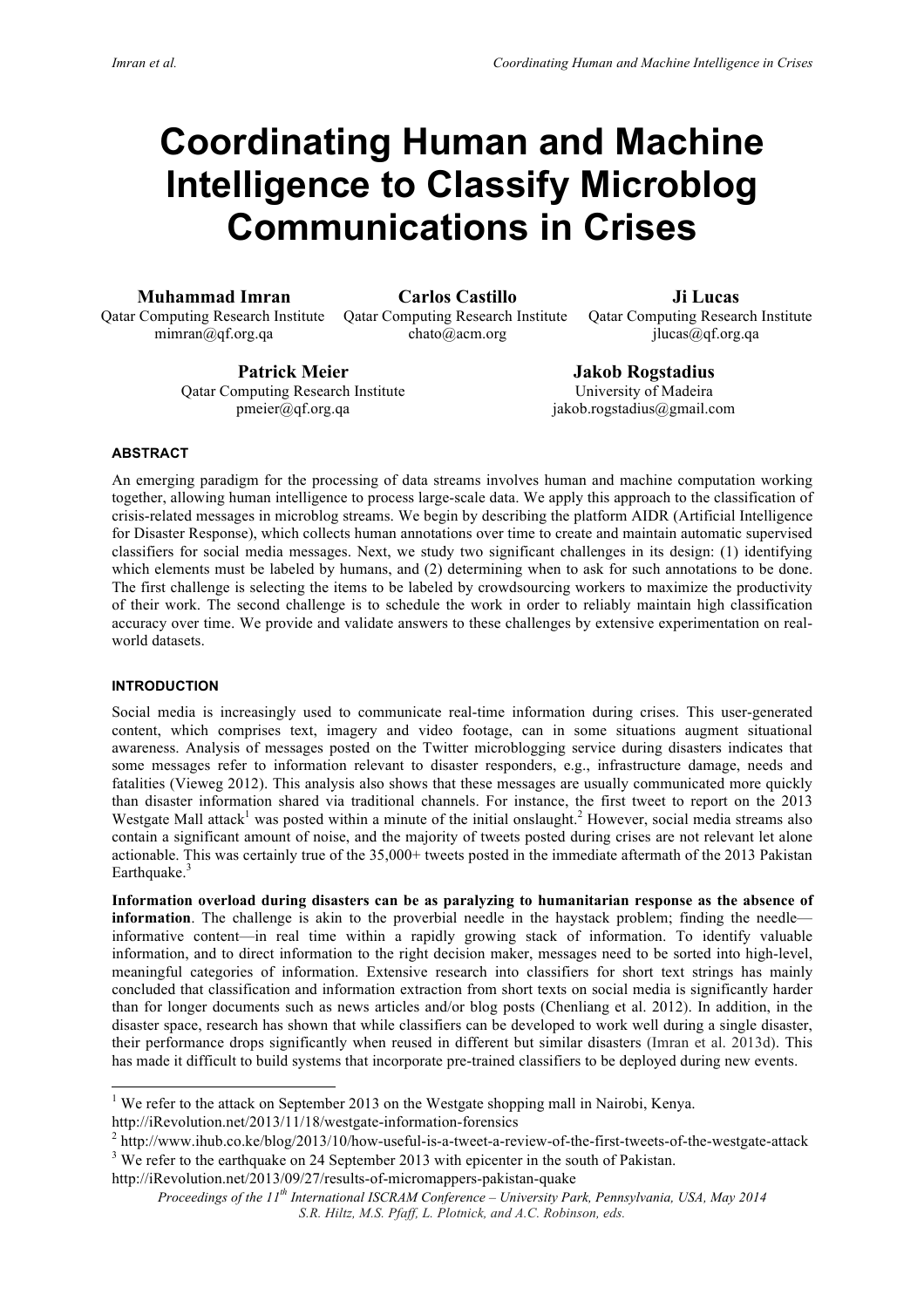Real-time insights are important for emergency management, and the practitioner community has traditionally relied on manual approaches to filtering and classification of social media data. For instance, the United Nations Office for the Coordination of Humanitarian Affairs (UN OCHA) and other humanitarian organizations employ a Digital Humanitarian Network<sup>4</sup> of volunteers during humanitarian crises. They seek to gain additional situational awareness by having these digital volunteers monitor and filter social media, particularly Twitter. The same is true of the Digital Operations Center<sup>5</sup> at the American Red Cross, which activates over 150 certified digital volunteers to listen to social media during disasters.

Supporting such a workflow, the Ushahidi<sup>6</sup> system gained popularity in the disaster response community by enabling affected populations to send in reports, each of which is manually annotated by a crowd of human curators before it can be consumed by end users through a web front-end. Though the processing may be accurate, Ushahidi has serious issues with scalability since the inflow rate of information can reach thousands of messages per minute, easily surpassing the capacity of the human curators during mass disasters, even when hundreds of annotators are available (Morrow et al. 2011). This results in "filter failure", with an ever-growing backlog of unprocessed reports and with no way of knowing which reports to prioritize.

A semi-automatic system, CrisisTracker (Rogstadius et al. 2013), integrated manual processing of social media streams with automatic clustering. In their study, social media messages were clustered together by their textual similarity, and human curators were directed to annotate the larger clusters first. While this automated ranking and deduplication of reports greatly improved the *allocation of work* and reduced *redundancy*, it did not address the fundamental issue of increasing *work output*. In both Ushahidi and CrisisTracker, an average human annotator will process at most a few dozen items per hour (Rogstadius et al. 2013).

Even if a large enough workforce could somehow be amassed to keep up with the velocity of crisis information, having humans do something that can be automated is inefficient and a misallocation of scarce resources. This is especially true during prolonged crises, such as civil wars, or during the long recovery phase following major natural disasters. In these cases, dependency on human annotation adds a significant operating cost that cannot be sustained over time. At this processing rate, even with de-duplication strategies implemented as in CrisisTracker, hundreds of simultaneously active workers (thousands in total) would be needed to keep up with all social media activity during the most impactful disasters.

**Problem**: In order to ingest and process data in real-time, we adopt the Crowdsourced Stream Processing paradigm as described in (Imran et al. 2013a). Specifically, we use  $AIDR$ , a system in which human assessors provide labels that are used to train an automatic classification system. In this setting, training data needs to be collected during an ongoing disaster, suggesting that as much labeling effort as possible should take place as early as possible. However, if there is significant temporal variance in the content stream, the labeling effort should be distributed more evenly over the duration of the crisis. In this work we aim to determine to what extent temporal effects are present in social media corpora collected during a single disaster, and what impact that these effects may have on classification accuracy. We then try to find an optimum for how crowdsourced annotation efforts should be allocated over the duration of a disaster.

**Our contribution**: In this paper we study an application in which a crowd of annotators provides training labels (i.e., classified messages) to train supervised classifiers that are applied to a message stream. Our hypotheses are that optimizing the annotation work requires: (i) new labels should be collected for each new crisis; (ii) no duplicate elements should be labeled; and (iii) active learning should be employed. We validate our hypotheses by experimenting on datasets from several crises. Moreover, we introduce different labeling strategies i.e., all the labels at the beginning, versus cumulatively adding labels as the crisis progresses, or creating a new set of labels for each stage of a crisis, and determine the best scheduling strategy for labeling. Overall, the paper solves key problems that lie in the interaction between crowdsourcing workers and the sub-systems that uses the labels to automatically learn to tag tweets, in particular with respect to selecting *which* tasks the crowdsourcing workers should do, and *when* should they do them.

# **RELATED WORK**

**Automatic classification of social media during crises**. Previous work has proposed information management systems that incorporate automated content classifiers for use during disasters. These systems have relied on

 <sup>4</sup> http://digitalhumanitarians.com/

 $5$  http://dell.to/yMHdGA

<sup>6</sup> http://www.ushahidi.com/

 $^7$  http://aidr.qcri.org/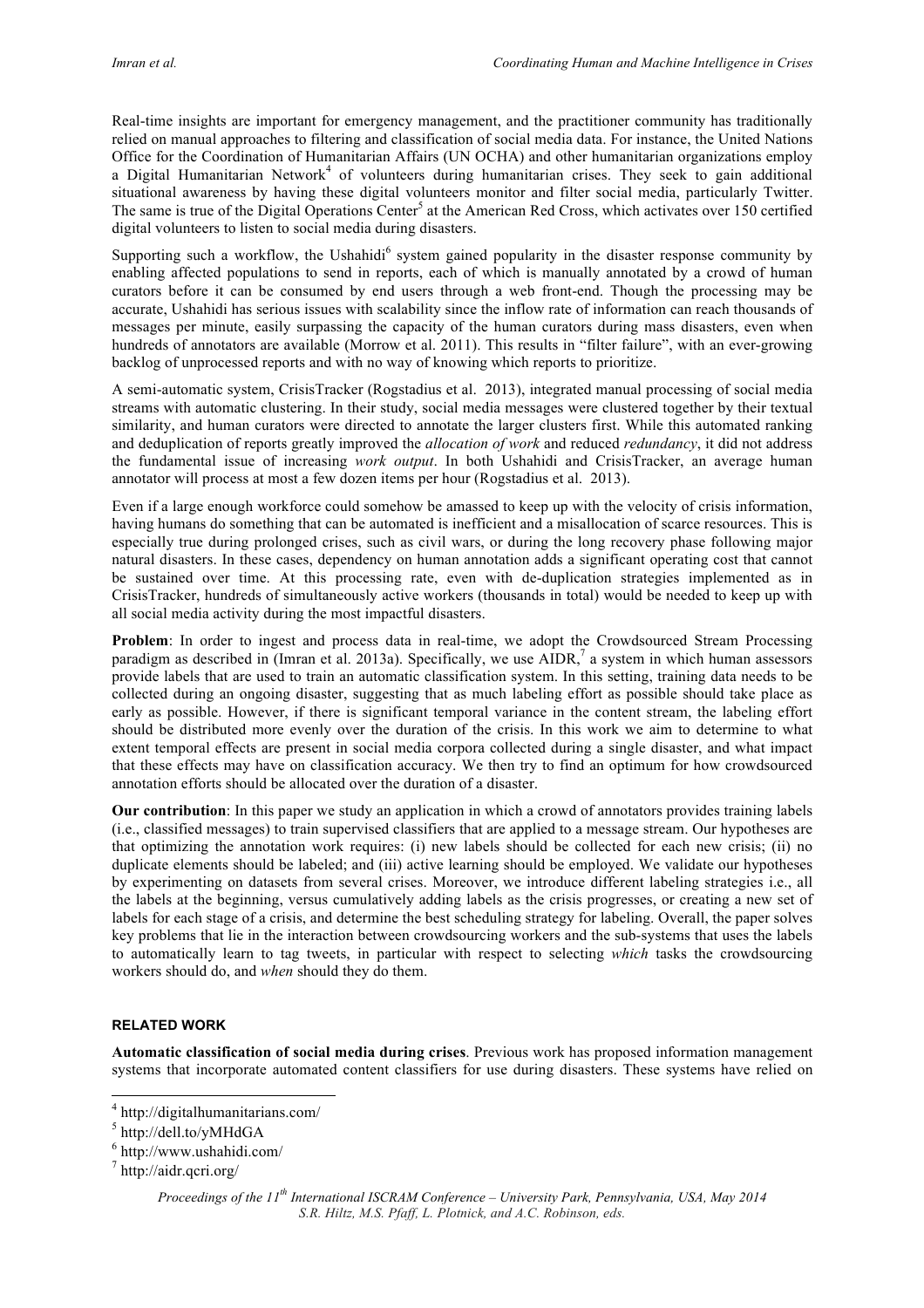generic news classifiers applicable across a wide range of application domains (Abel et al. 2012), but not developed directly for short social media content. Other systems have relied on classifiers specifically developed for use during a particular disaster type (Yin et al. 2012). As these classifiers are static, they cannot be updated by end users if the classification needs or the underlying data change. Imran et al. (2013d) found that classifiers trained on data from one disaster suffered greatly reduced classification performance when applied to data of other disasters, even when the disasters were of the same type.

**Supervised classification using AIDR**. In (Imran et al. 2013b), the authors proposed AIDR (Artificial Intelligence for Disaster Response), a Crowdsourced Stream Processing (CSP) system which demonstrated how end users can be supported to develop automated classifiers based on their own information requirements during a specific event. AIDR thus removes the need to rely on pre-defined generic classifiers. Rather, AIDR is specifically designed to scale up the ability of crowds of human volunteers to classify large volumes of social media content during humanitarian disasters. In previous work, the authors showed that AIDR offers low latency, high throughput, high load adaptability, good cost effectiveness and good output quality (Imran et al. 2013a).

AIDR is designed to work with content from the Twitter microblogging service. It (1) collects crisis-related tweets using keywords or geographical boundaries; (2) it samples from those tweets a sub-set to be labeled; (3) it asks a group of crowdsourcing workers to provide labels for those; (4) it uses supervised learning train an automatic classifier based on the labels; and (5) it classifies the remaining data using that automatic classifier. Steps 2-5 are repeated periodically in order to capture more training data and to keep the classifier up-to-date.

From the user's perspective, AIDR works as follows. First, a user starts a new data collection through a web interface by filling in a set of disaster-related keywords to be tracked on Twitter, such as key location names, event-specific hashtags, prominent entities, etc. Regions can also be defined to collect geotagged content, and filters can be specified to limit the collection to messages in specified languages. The system also provides a dashboard for monitoring the collection status with metrics such as total processed items, time since collection started, and text and timestamp of the most recent message.

The user then specifies the label sets according to which the collected content should be classified. The user can either select from previously defined classification schemes or define new label sets, together with descriptive definitions of each mutually exclusive label within the set. Each label set corresponds to one classifier, and multiple label sets can be used simultaneously for one collection.

Next, a crowd of annotators provides training examples, by assigning labels to system-selected messages. This is done through a dynamic form that presents a message, the possible labels to apply, and their definitions. The training examples are then used by the system to train classifiers for incoming items. A subset of the training examples are held out for classifier evaluation, based on which the system reports classification accuracy scores back to the user. Social media messages that are collected by the system are classified using all active classifiers, using the best available model(s) at the time the message is received. Classification accuracy is thus affected not only by the size of the training data, by also by when that data is provided.

**Temporal factors.** (Mourão et al. 2008) analyzed temporal variance in text at the scale of years in two document corpora of scholarly articles. They found that classifiers trained on a time-local sample outperformed classifiers trained on the global corpus and greatly outperformed classifiers trained on a document sample from distant years. They showed the presence of three types of temporal effects: changes in class distribution, term distribution, and class similarity. These effects all reduce classification performance over time, by introducing new concepts, new features for existing concepts, or by moving decision boundaries between classes. In a follow-up work, (Rocha et al. 2008) introduced the concept of temporal context selection, where the goal is to determine the largest subset of available training data that minimizes the temporal effects.

Similar effects have been observed for much shorter time intervals in search query logs and in social media data collected during natural disasters. (Kulkarni et al. 2011) showed how both terms used in search queries and search hits relevant to specific search terms can vary greatly between days, indicating short-term presence of changes in class distribution and class similarity.

# **RESEARCH APPROACH AND FRAMEWORK**

Social media activity during crises exhibits a variety of temporal patterns (Chowdhury et al. 2013). Similarly to the dynamic of Twitter hashtags as observed by (Romero et al. 2011), we consider two variables that describe these patterns: whether the crisis is expected or not, and for how long the crisis lasts.

The first variable entails the existence (or not) of a preparedness phase, in addition to response and recovery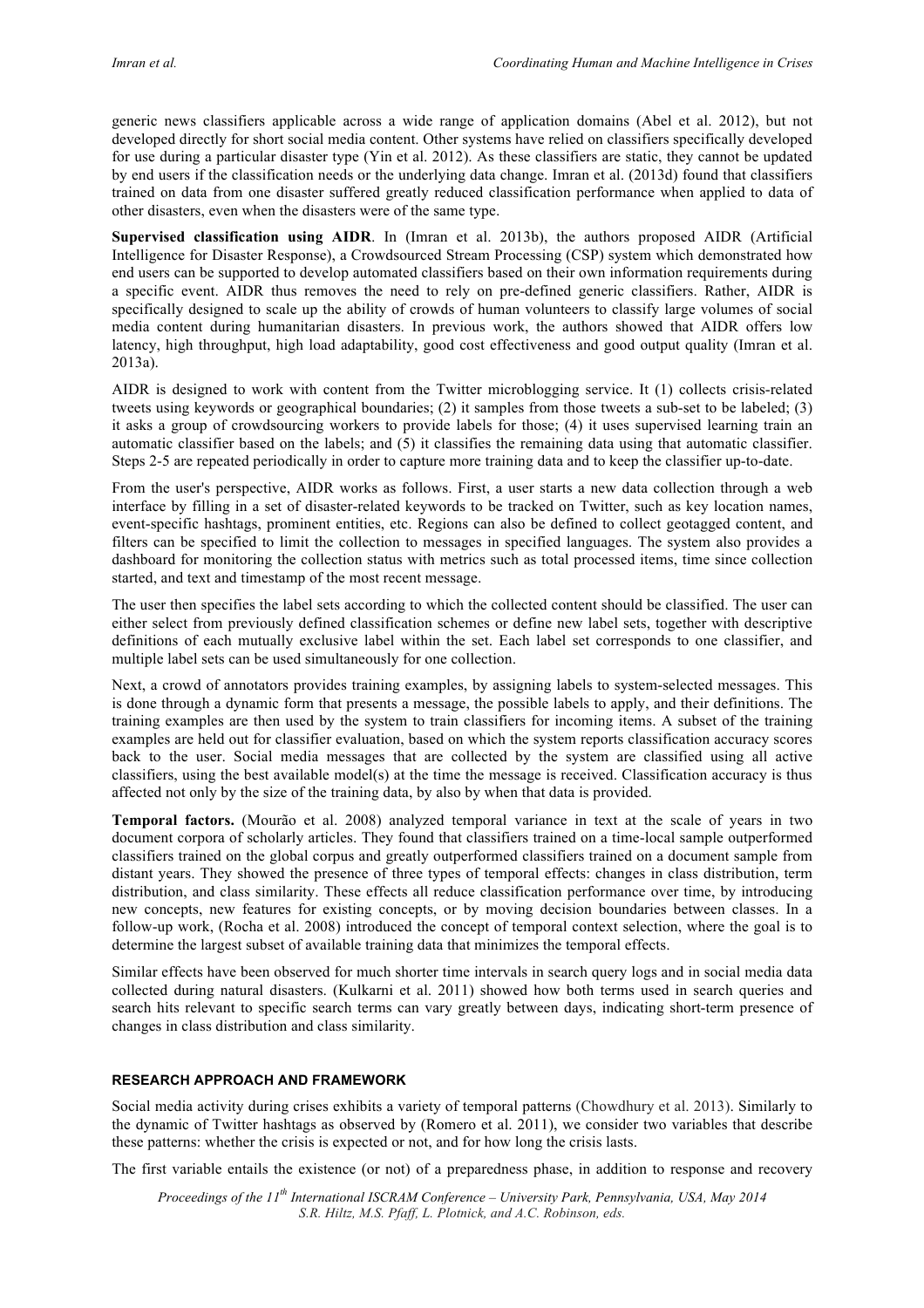phases. Predicted crises (e.g., hurricanes, floods due to heavy rainfall) allow members of the public and formal response agencies to prepare for impact. The second variable, the duration of the crisis, can be measured in days (most crises, including earthquakes and hurricanes), weeks (medium-term human conflicts including revolts), months or years (long-term human conflicts, pollution disasters such as oil spills, etc.). We remark that the sense of duration of a crisis is open to interpretation: it is hard to define when they end.

For purposes of the present research, we make an attempt to stay as general as possible, but given that several of our findings are related to the time-sensitive nature of these data, we focus on a specific (but broad) family of crises: disasters created by atmospheric phenomena that are *announced* and *span several days*. Details on our datasets are given on Table 1.

| <b>Dataset</b>   | <b>Description</b>                                                                                                                                                                                                               | <b>Size</b> |
|------------------|----------------------------------------------------------------------------------------------------------------------------------------------------------------------------------------------------------------------------------|-------------|
| Joplin<br>2011   | The dataset was collected using the hashtag (#joplin) during the Joplin tornado that<br>struck Joplin, Missouri, USA on Sunday, May 22, 2011.                                                                                    | 206,764     |
| Sandy<br>2012    | The dataset was collected using keywords (hurricane sandy, frankenstorm, #sandy)<br>during the Sandy hurricane that hit Northeastern US on October 29, 2012.                                                                     | 4,906,521   |
| Oklahoma<br>2013 | The dataset was collected using 38 keywords (including: oklahoma tornado,<br>oklahoma storm, oklahoma relief, oklahoma volunteer) during the Moore tornado<br>that struck Moore, Oklahoma, USA on the afternoon of May 20, 2013. | 2,742,588   |

#### **Table 1: Datasets used in our research. The size corresponds to the total number of tweets on each dataset.**

The profile of volume of messages (tweets) with phases (S1-S4) vs. time is shown in Figure 1. In each dataset, we have identified a series of phases based on the volume of tweets. In our experiments, for consistency we do not attempt to divide our time in days. Instead, we identify different phases of a crisis corresponding to entire days and having comparable numbers of tweets on each one. Table 2 shows the phases we identify in each of our datasets.

The "*pre*" phase corresponds to the preparedness phase, before the main effects of the natural hazard are experienced. The "*impact*" phase corresponds to the period in which the main effects are felt, and is accompanied by the larger volume of tweets. The "*post*" phase comes last and corresponds to the response and recovery phase. In case of Joplin dataset, in addition to the *pre*, *impact* and *post* phases, we identified *pre'*, *impact'*, and *post'* phases. These phases show a significant amount of messages that we identified after the *post* phase of the Joplin dataset. In general, disasters like tornados and hurricanes exhibit different pre-disaster profile, as it can also be observed in our datasets. For this reason, to have a comparable number of messages across all the datasets for phase S1, we combined *pre* and *impact* phases of Joplin and Oklahoma datasets.



**Figure 1. Number of tweets per day in our datasets: Joplin (left), Sandy (center), and Oklahoma (right). The scale of the time axis is same in the three plots.**

#### **Classification Tasks: Informative vs. Not-Informative, Donation vs. Not-Donation**

To determine the temporal effects and their impact on classification accuracy, we consider two concrete classifiers in the crisis-response domain. The first classifier: "informative vs. not informative", helps detect messages that contain situational awareness information, for example, infrastructure damage, casualities, donation requests or offers (the "informative" class) vs. those that do not (the "not informative" class).

The question asked to human assessors follows (Imran et al. 2013c), in the sense of using three coding options: (1) Informative, if a message contains disaster-related information and can be used for situational awareness;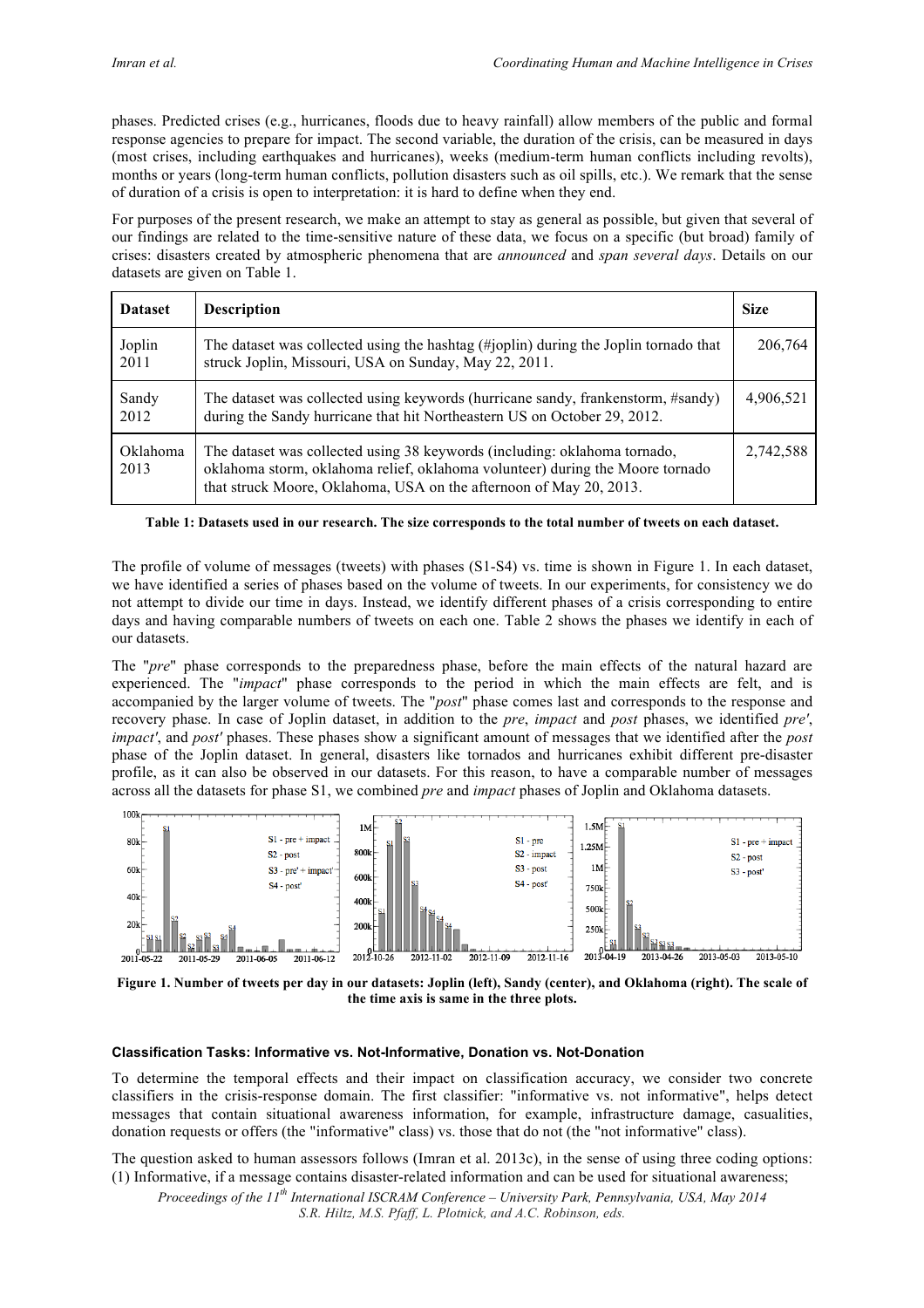|                | Joplin  |          |                | <b>Sandy</b> |          |                | Oklahoma  |          |       |
|----------------|---------|----------|----------------|--------------|----------|----------------|-----------|----------|-------|
| Phase          | Volume  | $%$ inf. | #days          | Volume       | $%$ inf. | #days          | Volume    | $%$ inf. | #days |
| S <sub>1</sub> | 105,760 | 69%      | 3              | 1,164,269    | 42%      | 2              | 1,548,031 | 56%      | 2     |
| S <sub>2</sub> | 35,145  | 58%      | 3              | 1,032,575    | 39%      |                | 543,102   | 58%      |       |
| S <sub>3</sub> | 20,790  | 65%      | 3              | 1,417,606    | 54%      | $\overline{2}$ | 580,987   | 58%      |       |
| <b>S4</b>      | 25,426  | 57%      | $\overline{2}$ | 1,042,549    | 49%      | 4              | N/A       | N/A      | N/A   |

## **Table 2. Crisis phases, indicating the number of tweets on each one, and the number of days of the fraction of informative messages (according to crowdsourcing workers) on each phase.**

(2) Personal, if a message does not convey useful information to others and is only of interest to the author's family/friends; and (3) Other, if a message is not in English or it cannot be classified. A consensus of three workers was required for a tweet to finalize its label, and we merged the responses (2) and (3) into a single "not informative" class.

Examples of informative messages in our data as identified by crowdsourcing workers are:

- *"@NYGovCuomo orders closing of NYC bridges. Only Staten Island bridges unaffected at this time. Bridges must close by 7pm. #Sandy #NYC",*
- *"Tornado Warning issued May 26 at 4:59PM CDT expiring May 26 at 5:30PM CDT by NWS New Orleans"*

Class distribution changes (Mourão et al. 2008) are evident in the data. As we can see in Table 2, in the case of the Oklahoma dataset there is consistency in the fraction of informative messages over time, in the Joplin and Sandy datasets we observe significant variations of up to 12 to 15 percentage points from one stage to another.

We built a second classifier, which is more fine-grained and operates over the informative messages. It asks if a message is related to emergency response resources that can be donated, including goods such as food, water, medicines, etc. as well as services such as volunteer work. This classifier outputs two classes, which we call "donation" and "not donation". Given the fact that the prevalence of the donation-related messages in the data is smaller than the prevalence of informative messages as the former is a sub-set of the latter, it is interesting to see the temporal effects variation in the case of donation classifier as compared to the informative classifier.

Examples of the donation messages in our data, as identified by crowdsourcing workers, are:

- *"400 Volunteers are needed for areas that #Sandy destroyed",*
- *"Help is on its way to #Joplin. 24 food truck with donations".*

In both classifiers, to collect training data we used the CrowdFlower<sup>8</sup> platform and required three workers' agreement on a label.

# **Learning scheme: random forests with feature selection**

In previous off-line tests of classification of messages during natural disasters (Imran et al. 2013c) we performed extensive experimentation with different feature extraction and selection strategies, as well as different learning schemes. Features that consistently yielded good results were word unigrams and bigrams (single words or sequences of two consecutive words). We performed feature selection using the information gain criterion as implemented in WEKA 3.7.6,<sup>9</sup> keeping the top 500 features.

As a learning scheme, we used random forests (Breiman, 2001), which are ensembles of decision trees using bagging and random feature selection. We used the implementation in WEKA 3.7.6 with default parameters, which are number of trees in the forest (default = 10),  $\overline{S}$  = 1 (i.e., seed for random number generator), and no maximum depth of the trees. We remark that our results are to a large extent independent of the learning method used, as long as the learning method is strong enough to separate the classes of interest.

 <sup>8</sup> http://crowdflower.com/

<sup>9</sup> http://www.cs.waikato.ac.nz/ml/weka/

*Proceedings of the 11th International ISCRAM Conference – University Park, Pennsylvania, USA, May 2014 S.R. Hiltz, M.S. Pfaff, L. Plotnick, and A.C. Robinson, eds.*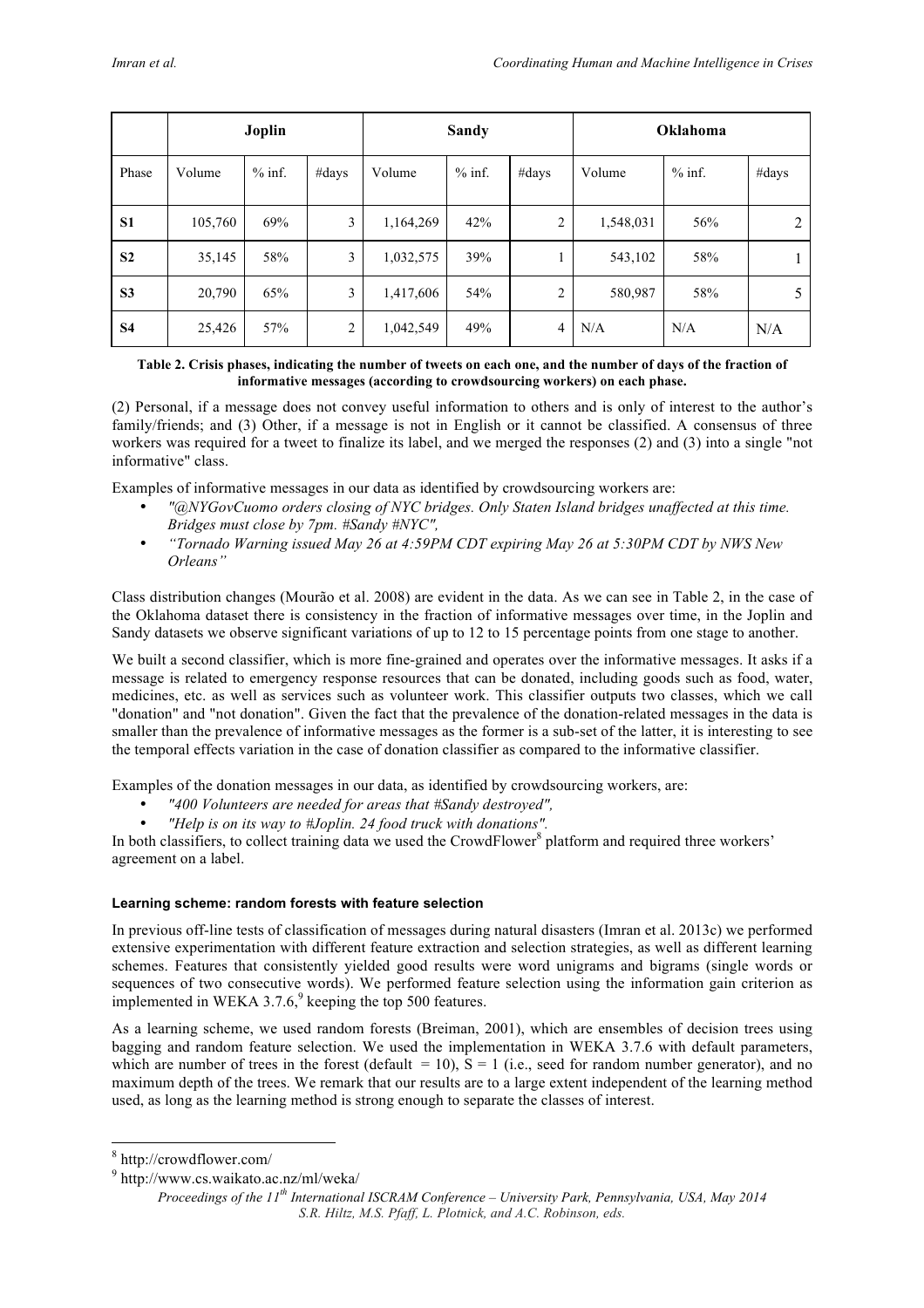We measure the classification quality using AUC<sup>10</sup> (Area under the Receiver Operating Characteristic curve), which is a standard measure of classification performance. It can be interpreted as the probability that a classifier will rank a randomly chosen positive instance higher than a randomly chosen negative one. In this context, the score of an item is the probability of belonging to the positive class as determined by the automatic classification system. The AUC is a value between 0.0 and 1.0, where 0.5 meaning random classification and 1.0 meaning perfect classification.

## **LABELING TASK SELECTION**

Labeling consumes a limited resource: the time of crowdsourcing workers. Even when done on a voluntary basis, the time of crowdsourcing workers is neither unlimited nor free of costs. We thus assume there is a certain budget in terms of a maximum number of items that can be manually labeled during a crisis. We then study how to select the elements that will be labeled in order to maximize the accuracy of the classifier built using the labels. In this section we consider three central aspects of this selection process. First, it is a necessity to have fresh labels for every crisis. Second, we should avoid labeling items that closely resemble those we have already labeled, both because it wastes the assessor's time but also because it may be misleading during the evaluation. Third, we should prioritize items that are likely to lead to larger improvements in the classifier, a technique known as *active learning*.

#### **Crisis-specific labels are necessary**

Reuse of labels from different but similar crisis situations could significantly reduce the labeling effort and cost. To examine the performance in such *transfer* scenarios, training a classifier on two crises and testing the third one, we performed 3 experiments using the Joplin, Sandy and Oklahoma datasets. In this case, we used the entire labeled data available for each crisis (as will be explained later, this consists of 5,000 labeled tweets for Joplin, 5,000 for Sandy and 4,000 for Oklahoma) classified by human assessors as informative or notinformative, which is the main task we study.

The performance (AUC) we obtain is 0.52 (train on Joplin, test on Sandy), 0.56 (train on Joplin, test on Oklahoma) and 0.53 (train on Sandy, test on Oklahoma). We remark that a random classifier would have obtained an AUC of 0.50. Many reasons that can significantly damage the performance include, for example, the use of contrasting vocabulary even during the same type of crisis or the fact that there are differences in the public concerns, affected infrastructure, etc.

#### **Data redundancy leads to overestimates of classification quality**

In AIDR, we employ aggressive deduplication strategies. Duplication in social media content is highly prevalent and an analysis of five Twitter datasets in (Rogstadius et al. 2011) found that 29-47% of tweets were retweets, and 60-75% of tweets are duplicates or near duplicates of another tweet, as determined by a clustering algorithm. Near duplicates occur for instance when different users post tweets with semantically equivalent content after reading the same news article, or when doing a minor change before reposting a message rather than retweeting.

The presence of duplicate items in a training set can cause classifier bias, and for a fixed number of training samples it will reduce the number of concepts the learner is exposed to. Deduplication is not only done to maximize gains in accuracy but also to improve the user experience of workers. Presenting the same examples over and over to crowdsourcing workers, or closely similar ones, is likely to alienate them or give them the impression that the system is not responding to their training.

In AIDR, the deduplication process is performed using an online algorithm. First, the tweets are preprocessed by removing all "RT  $@$ username" prefixes and replacing all URLs by the token " URL ". Second, tweets are converted to unigrams and compared against the latest 50 tweets seen (a time-sorted bounded buffer is used); if the similarity<sup>11</sup> with any of them is larger than 0.5, the tweet is declared to be a duplicate.

To examine the effects on learning performance of performing deduplication, we crowdsourced a random sample of 5,000 tweets from the Sandy dataset (2,000 from phase S1, 1,000 from each of the S2-S4 phases as

<sup>&</sup>lt;sup>10</sup> See e.g. https://en.wikipedia.org/wiki/Receiver\_operating\_characteristic#Area\_under\_the\_curve

<sup>&</sup>lt;sup>11</sup> We measured the Jaccard similarity of the two sets,  $J(A,B) = |A \cap B|/|A \cup B|$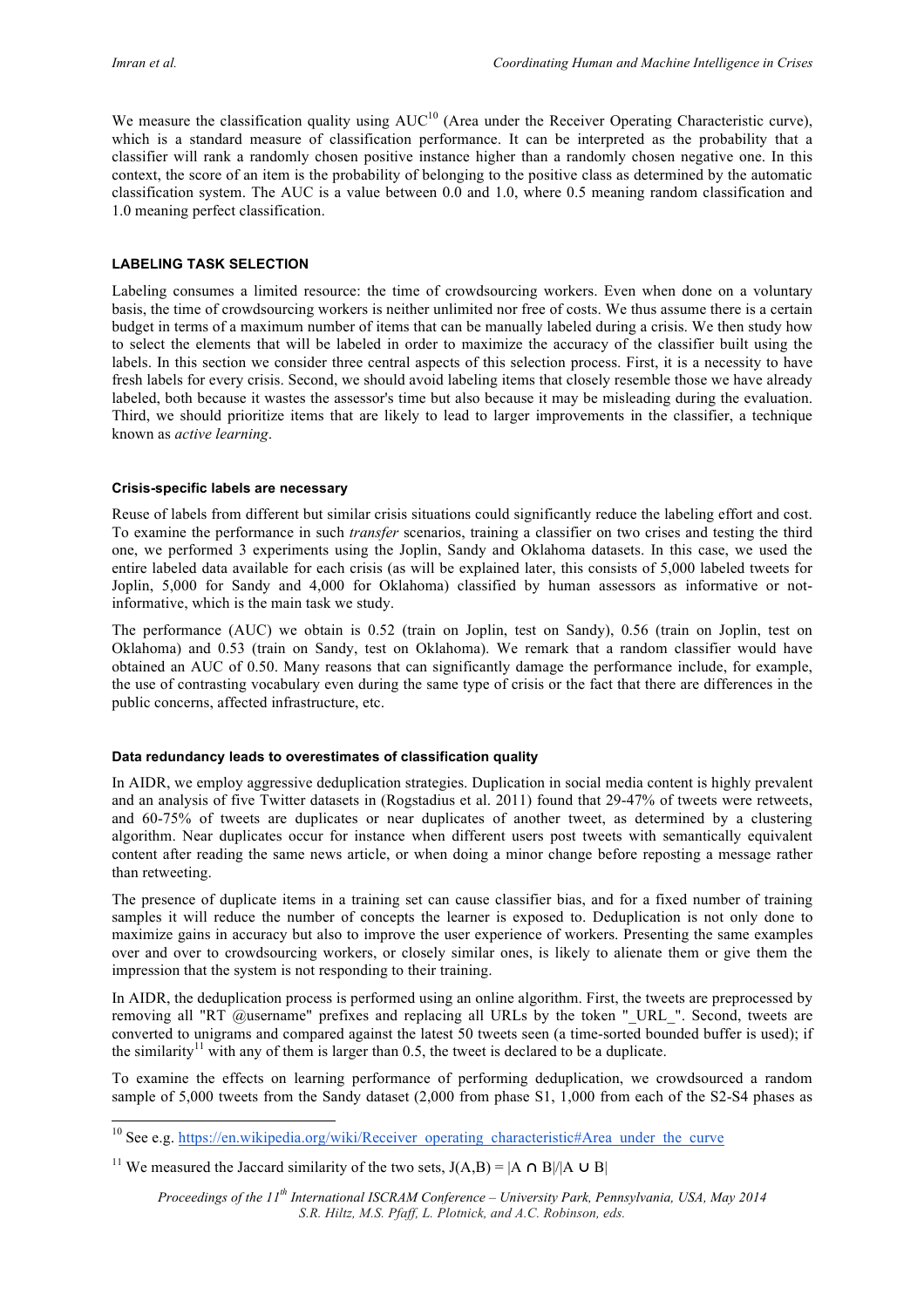shown in Table 2) without applying deduplication, for the task of informative vs. not informative. To get labels for deduplicated data, we again crowdsourced same number of tweets taken from each phase after applying deduplication and presenting the same set of categories for labeling.

Results are shown in Table 3, where we can see that all cases show higher AUC values when not performing deduplication. This is due to the reason that both training and test datasets contain duplicate messages. Having common elements in the training and testing sets causes an artificial increase in the reported effectiveness of the system. Ideally, training and testing data should not overlap.

| <b>Phase</b>            | Train | <b>Phase</b>            | <b>Test</b> | AUC (without de-<br>duplication) | AUC (with de-<br>duplication) |
|-------------------------|-------|-------------------------|-------------|----------------------------------|-------------------------------|
| $S1$ (pre)              | 1500  | $S1$ (pre)              | 500         | 0.78                             | 0.74                          |
| $S1$ (pre)              | 500   | $S1$ (pre)              | 500         | 0.73                             | 0.72                          |
| S <sub>2</sub> (impact) | 500   | S <sub>2</sub> (impact) | 500         | 0.80                             | 0.72                          |
| $S3$ (post)             | 500   | $S3$ (post)             | 500         | 0.79                             | 0.73                          |
| $S4$ (post')            | 500   | $S4$ (post')            | 500         | 0.70                             | 0.64                          |

**Table 3. Results with and without de-duplication on Sandy dataset. Without de-duplication, results tend to overestimate the quality of the classifier.**

#### **Passive vs. active learning**

In supervised learning, usually a learning algorithm receives an input set of labeled data which is outside the algorithm's control; this is called *passive* learning. In *active learning*, the algorithm itself decides which unlabeled items should be labeled to be used as future training examples. At a high level, an active learning method tends to pick items for which it is unsure about their classification examples that are close to the decision boundary and for which the labels are maximally informative. We test the effects of the type of learning on the output quality as labels are received. Ideally, we would like to attain a high level of quality (e.g. high AUC) with as few labels as possible.

For these experiments, we obtained 2,000 crowdsourcing labels for phase S1, and 1,000 labels for each of the following phases (S2-S4) using randomly selected deduplicated tweets from each crisis. Next, we simulated the performance of the system under passive and active learning. We injected a stream of tweets into the system in chronological order, after which the tweets were labeled using a process that simulated the arrival of the labels. To avoid testing the system's performance on a very small test set, first we inject all the labels allowing the system to select every fifth labeled tweet as part of an evaluation set. Second, the remaining labels were injected again executing the learning process at every twentieth training example. Figure 2 shows the results of our experiments for all the crises.

Results show that the active learning approach dominates and AUC tends to stabilize earlier (i.e., with fewer training examples) than the passive learning approach. We note that in the case of Joplin the AUC reaches an acceptable level with fewer training examples than Sandy and Oklahoma, possibly a consequence of the higher prevalence of the positive (informative) class. Overall, the system reaches an acceptable AUC (i.e.,  $> 0.75$ ) after approximately 600 labels. In the context of online machine learning approach, which we also follow in AIDR, active learning technique is more suitable, because more labeled items could significantly increase the overall performance. Though, the requirement to include more labeled examples can depend on many other factors such as the complexity of categories, class distribution, or term distribution, etc.

# **LABELING TASK SCHEDULING**

Once we have decided the strategy to select *which* messages to label, the next question is *when* to label them. Assuming a fixed number of labels, we could for instance use this labeling budget completely at the beginning of the crisis. However, it might be possible that the characteristics of tweets change over time and thus the classifier needs to be updated with new labels. In that sense, a gradual labeling strategy may be advisable. In this section we evaluate these alternatives experimentally.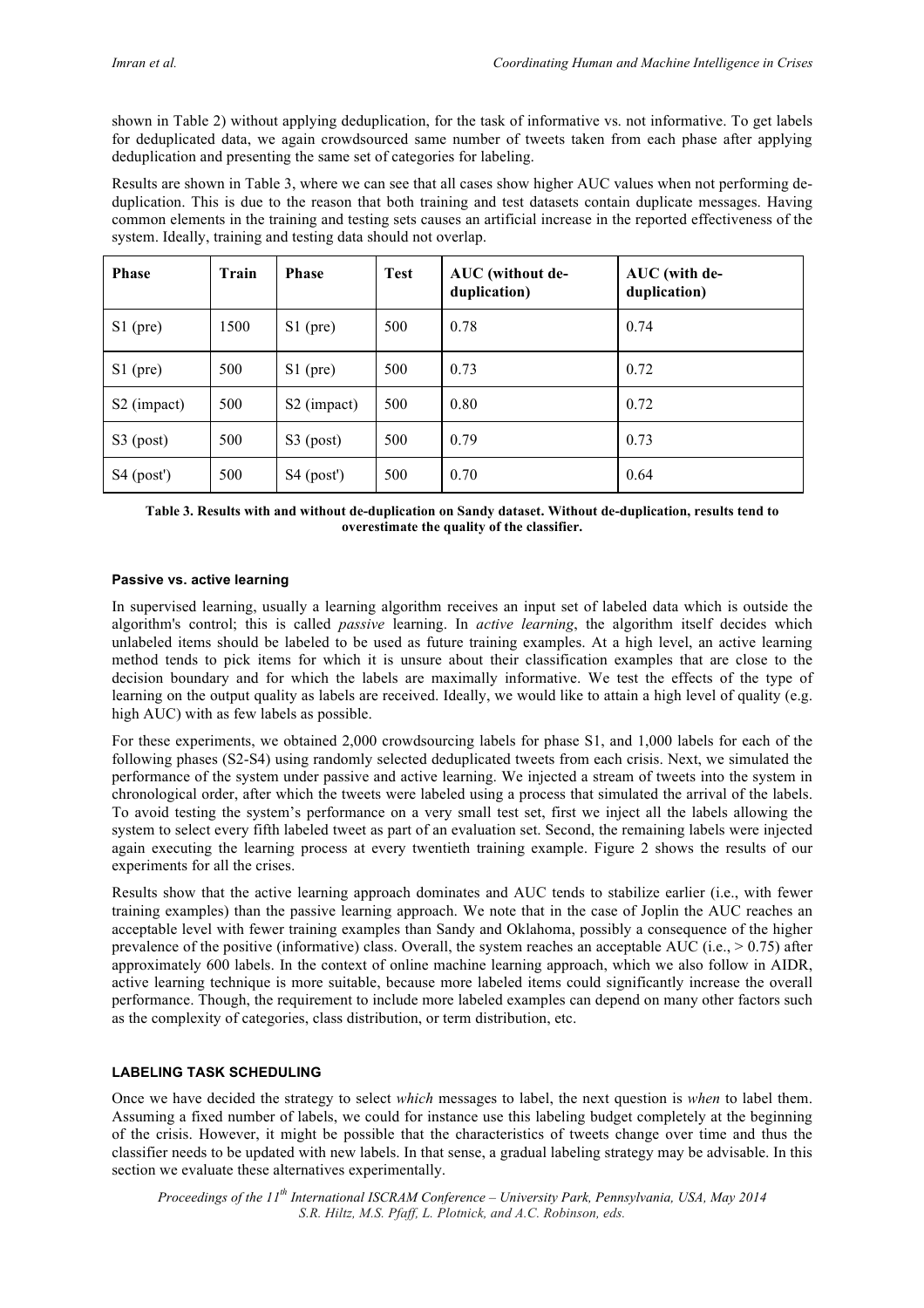

**Figure 2. Results of output quality using passive and active learning, measured using AUC, vs. number of training labels. Each column corresponds to one phase starting from S1 (from left) to S4 (In the Oklahoma dataset there are only 3 phases). Datasets are: Joplin (top), Sandy (middle) and Oklahoma (bottom).**

## **Scheduling strategies**

For concreteness, let us consider the following three scenarios for a crisis spanning three periods of time (S1, S2, and S3). We note that the three scenarios below have the same cost in terms of the number of crowdsourcing labels necessary. Which one should yield better quality over time?

- *All-at-once*: Obtain 1,500 labels on S1 and use all of them for training.
- *Cumulative*: Obtain 500 labels in each of S1, S2, and S3, and use all the labels available up to each period for training (500 labels on S1, 1,000 on S2, and 1,500 on S3).
- *Independent*: Obtain 500 labels in each of S1, S2, and S3 and use only the most recent labels for training on each period, discarding old labels (500 labels on each of S1, S2, and S3).

#### **Experimental results**

In each crisis, we compared *all-at-once* vs. *cumulative* vs. *independent* labeling. We used the same labeled data that was obtained during our first round of experiments. Results are shown in Figure 3 for Joplin, Sandy, and Oklahoma respectively. From the results, we do not observe any aging effects. The *all-at-once* approach dominates over cumulative and independent approaches, as more data and thus better classifiers become available earlier. When repeating the experiments with half of the training data (*informative-50%*), we see a decrease in AUC across all methods, but the all-at-once approach continues to dominate.

Next, we look at a different labeling task, which is the one of labeling donation-related tweets. In this case, aging effects are evident. In the case of Joplin and Oklahoma, the *cumulative* strategy is better than the *all-atonce* because the latter rapidly decreases in accuracy. In the case of Sandy, the *all-at-once* strategy is not even a possibility, because less than 5% of donation-related tweets are found in the first stages of the crisis: too few to create a reliable classifier.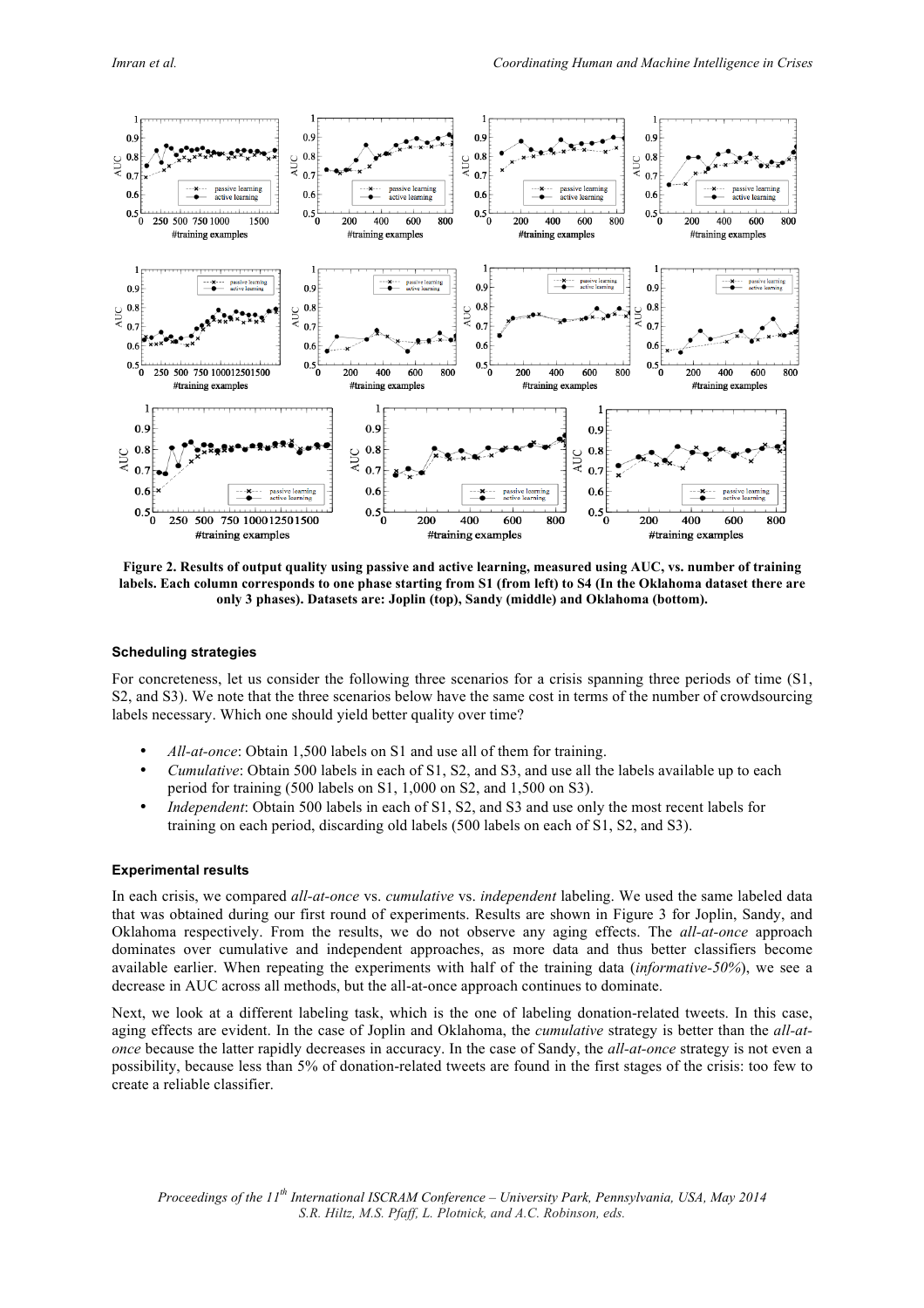

**Figure 3. Results of output quality, measured using AUC for the task of identifying informative messages with all (left) and 50% (center) of the training data, and the task of identifying donation-related messages (right). Datasets are: Joplin (top), Sandy (middle) and Oklahoma (bottom).**

# **DISCUSSION**

Making sense of messages posted in social media requires the interaction of human intelligence and automatic processing. Currently, neither can do this job by itself. By a large margin, it is infeasible for even a large group of volunteers to keep up with the volume of tweets posted during a crisis in Twitter, especially during the *impact* phase. Automatic processing, in our case automatic classification, may yield very poor classification accuracy when labels are not current. A solution that integrates both aspects is promising in principle. However, there are aspects of such a solution that need to be designed with care, particularly in the areas where the two types of elements in the system (human and machine) interact. In this paper we have focused on how to better use the time of the crowdsourcing workers or volunteers, and report several findings in this regard.

**Removing duplicates** is extremely important because there is much redundancy. This redundancy means that messages in the testing portion of the labeled data may be too similar to messages in the training part, leading to overestimates in the classification performance. Our experimental results clearly show the artificial increase in performance due to the overlapping messages in the training and testing sets.

**Label ageing/decay** may or may not be a problem in the timeframe we studied (in the order of days), depending on the specific task. There are class distribution changes and term distribution changes. The latter are evident when detecting donation-related messages, which appear later during a crisis, but do not seem to strongly affect the more generic "informative" vs. "not informative" classification. However, in the timeframe we studied, the all-at-once approach performed better than the others.

**Active learning** (as expected) yields better classification accuracy with fewer labels, but not by a large margin. It is interesting to observe that classification accuracy varies as time passes. That is, as an actual crisis unfolds, and with the availability of more labels, the learning process should increase overall performance.

# **FUTURE WORK**

Changes in the distribution of categories and the distribution of terms within each category depend on the specific categorization being used and on the period of time under consideration. Our work can be extended to